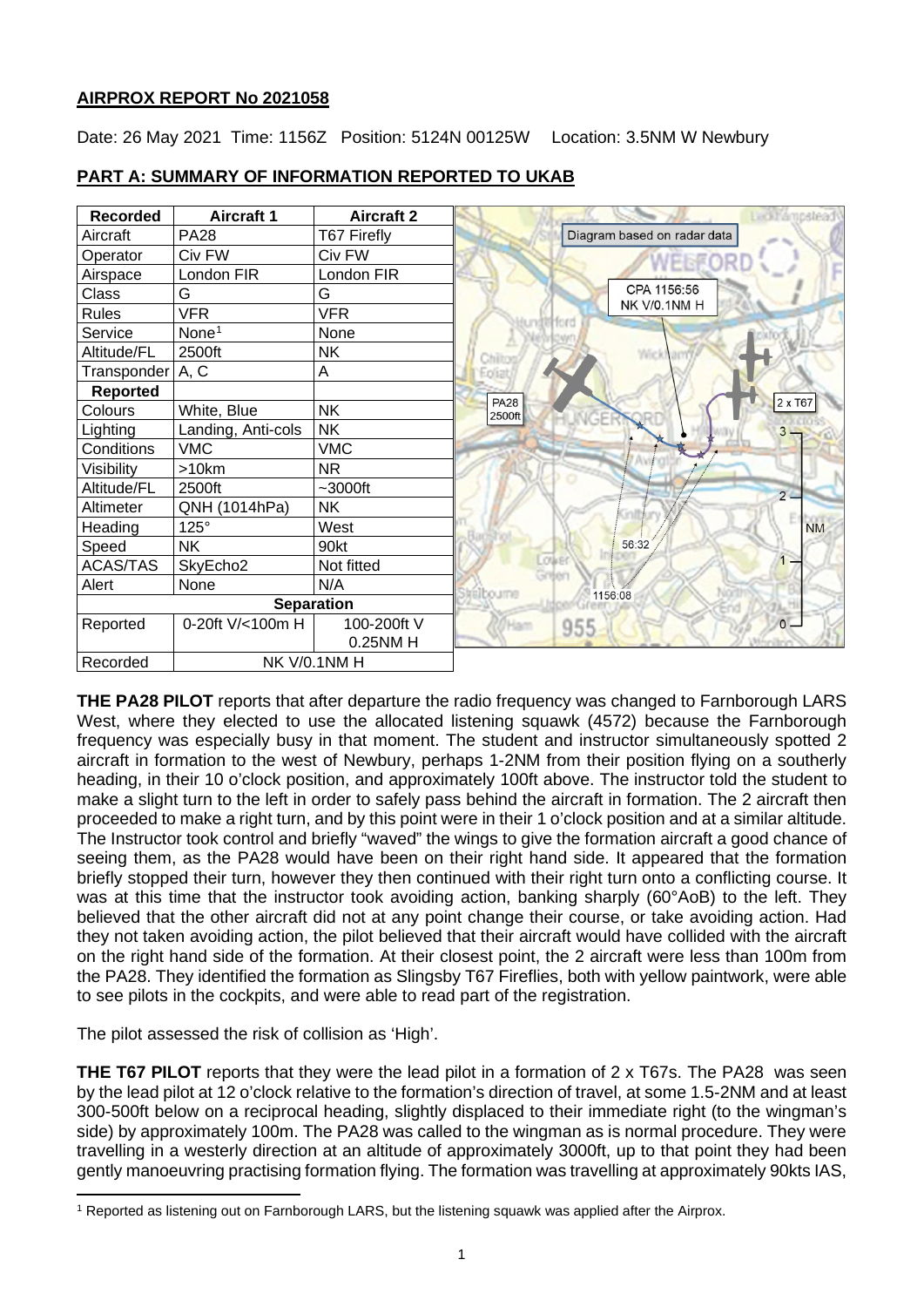and assuming the PA28 was doing the same, although no immediate confliction existed it was prudent to manoeuvre the formation to their left (to a more southerly heading). At this point, inside 1NM it was clear the other pilot had now seen the formation. This clear sighting of the formation by the PA28 pilot was indicated by their subsequent indecisive directional changes – it manoeuvred left, right and then left again of their original track and appeared to climb a little. This meant that the PA28 passed down the right-hand side of the formation by about ¼NM and approximately 100-200ft below. The lead of the formation was visual with the PA28 at all times and watched as it disappeared in their 6 o'clock returning to the original track that it was on prior to its erratic manoeuvring. Initially, as leader of the formation, they did not perceive a confliction to exist, regardless they manoeuvred away. However, as the PA28 manoeuvred unpredictably it became more of a concern. Thankfully, the other pilot chose a good direction to turn. What is highlighted by this event and subsequent submittal of a supposed Airprox is that the PA28 pilot is unaware of the laws of the air, in particular who is the more manoeuvrable and who must take action to avoid.

## **Factual Background**

The weather at Benson was recorded as follows:

METAR EGUB 261150Z 30008KT 9999 FEW034 14/06 Q1014 NOSIG RMK BLU BLU=

## **Analysis and Investigation**

### **UKAB Secretariat**

Neither pilot was receiving an ATS, however, GPS data provided by the PA28 meant that the aircraft could be identified on the NATS area radars even though none of the aircraft were fitted with Mode S. At 1155:37 (Figure 1) the PA28 was squawking 7000 (the pilot did not change to a Farnborough listening squawk until after the Airprox) and indicated 2500ft. The lead T67 was squawking 7004, but Mode C was not displayed, and did not display for the duration of the Airprox.



Figure 1:1155:37

By 1156:31 (Figure 2) the T67 formation had crossed in front of the PA28 at a range of 1NM, before turning onto a westerly heading. Figure 3 was generated using the single source Clee Hill radar and has less 'smoothing' of the PA28's track. The two tracks closed to a separation of 0.1NM (Figure 4) when the T67 formation passed down the right-hand-side of the PA28. Due to the lack of Mode C data from the T67s, the vertical separation could not be ascertained.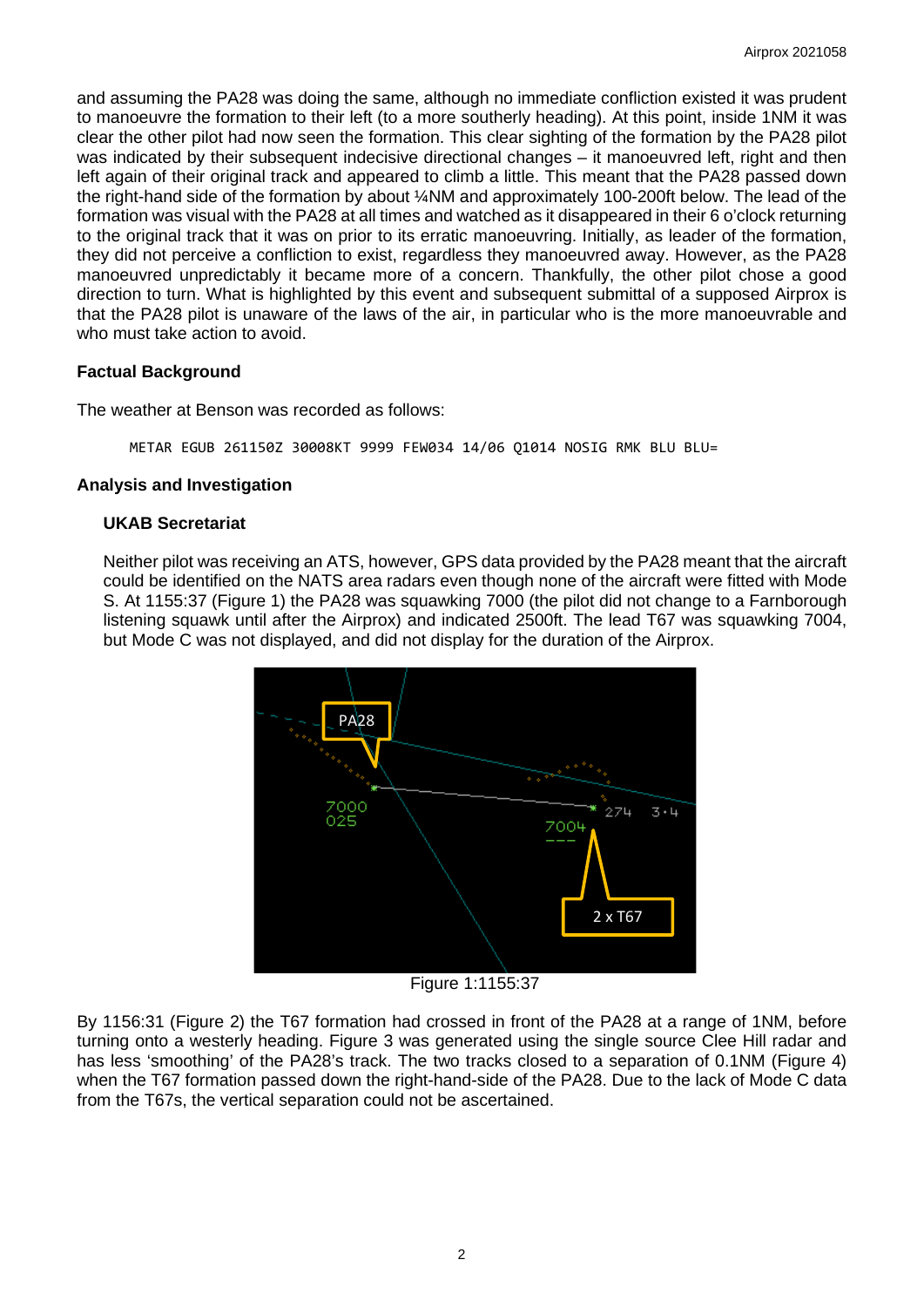



Figure 2:1156:31 Figure 3: 1156:48 (Clee radar)



Figure 4:1156:54, CPA

The PA28 and T67 pilots shared an equal responsibility for collision avoidance and not to operate in such proximity to other aircraft as to create a collision hazard.<sup>[2](#page-2-0)</sup> If the incident geometry is considered as head-on or nearly so then both pilots were required to turn to the right.<sup>[3](#page-2-1)</sup> If the incident geometry is considered as converging then the T67 pilot was required to give way to the PA28.<sup>[4](#page-2-2)</sup>

## **Summary**

An Airprox was reported when a PA28 and a pair of T67 Fireflies flew into proximity 3.5NM west of Newbury at 1156Z on Wednesday 26<sup>th</sup> May 2021. Both pilots were operating under VFR in VMC, neither in receipt of an ATS.

# **PART B: SUMMARY OF THE BOARD'S DISCUSSIONS**

Information available consisted of reports from both pilots, radar photographs/video recordings, reports from the air traffic controllers involved and reports from the appropriate operating authorities. Relevant contributory factors mentioned during the Board's discussions are highlighted within the text in bold, with the numbers referring to the Contributory Factors table displayed in Part C.

<span id="page-2-0"></span><sup>2</sup> (UK) SERA.3205 Proximity.

<span id="page-2-1"></span><sup>&</sup>lt;sup>3</sup> (UK) SERA.3210 Right-of-way (c)(1) Approaching head-on.<br><sup>4</sup> (UK) SERA.3210 Right-of-way (c)(2) Converging.

<span id="page-2-2"></span>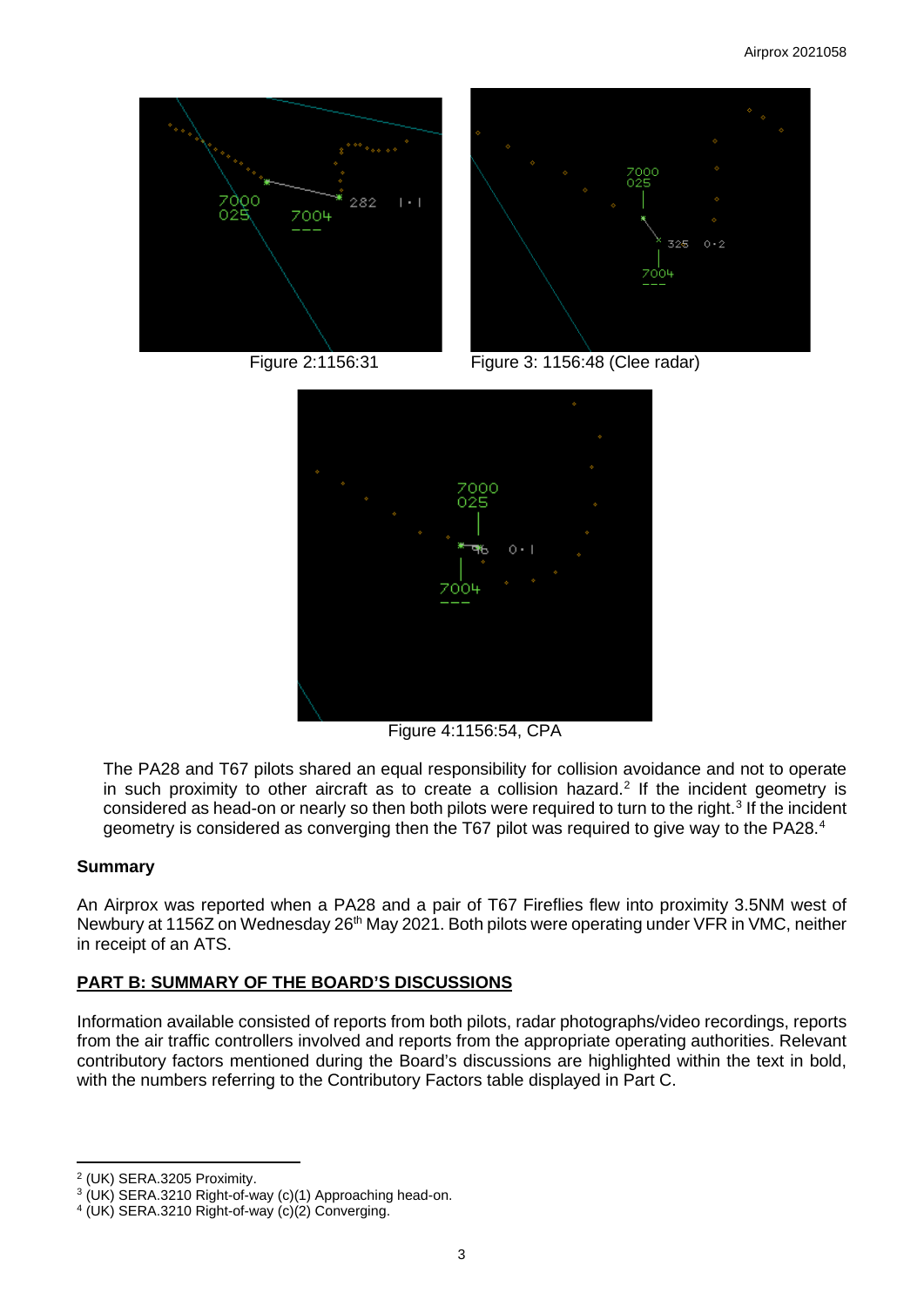Due to the exceptional circumstances presented by the coronavirus pandemic, this incident was assessed as part of a 'virtual' UK Airprox Board meeting where members provided a combination of written contributions and dial-in/VTC comments.

The Board first looked at the actions of the PA28 pilot. They were on an instructional sortie and reported listening out on the Farnborough frequency, although in fact the radar replay indicated that they did not change to the listening squawk until after the Airprox. Some members wondered whether they would have been better placed calling for an ATS with Farnborough, although it was acknowledged that Farnborough was generally busy and getting a service could be difficult. The SkyEcho2 on the PA28 could not detect the T67s which was not displaying Mode C (**CF3**) and so without an ATS, or electronic conspicuity, the PA28 pilot had no prior situational awareness that the T67s were operating in the vicinity (**CF2**). Both the instructor and student saw the T67s 1-2NM away, they made an early adjustment to their course to remain clear, but as they got closer the instructor became concerned about the proximity, because the T67s appeared to change direction and fly towards them. In the end the instructor took control and took avoiding action to remain clear.

Turning to the T67 pilots, the Board first discussed at length the fact that they were operating without Mode C and displaying a 7004 squawk. A member who also operated in the area told the Board that the airspace in that area was constricted and the T67s were probably operating up to the base of the controlled airspace above them. They opined that there were 3 different ATC units with overlapping coverage (Brize, Benson and Farnborough) consequently there was no best fit to call for an ATS and the 7004 squawk warned ATC units that the aircraft were conducting aerobatics and therefore manoeuvring. Controlling members countered that had the pilots called for an ATS, a unit squawk would be allocated and then other controllers in the area could call that unit for Traffic Information if needed, thus allowing other users the option of finding out the intentions of the aircraft, operating on a 7004 squawk meant that all 3 ATC units would have no way of knowing the intentions of the unknown traffic. Taking both views into consideration, the Board agreed that on balance the T67s would have been better placed with an ATS (**CF1**). Furthermore, without Mode C the T67s denied the CWS in other aircraft the chance of detecting them, as was the case for the PA28 (**CF3**). Some members opined that the T67 operating habits, whilst undoubtedly convenient to them, offered other airspace users and proximate ANSPs little chance of gaining specific situational awareness on their activities, also without an ATS or any CWS in their own aircraft the T67 pilots had no prior knowledge that the PA28 was approaching (**CF2**). They reported being visual with the PA28 at 1-2NM away and believed the PA28 to be 300-500ft below them. In fact, the radar replay indicated that the PA28 did not significantly climb enough to affect the Mode C readout, therefore either the T67 pilot was mistaken, or they themselves had descended because they reported the final vertical separation to be 100-200ft (and the PA28 pilot reported it to be even less). Furthermore, the radar indicated that at 1NM away, the T67s were in the 12 o'clock of the PA28, and then subsequently turned right towards it, closing to 0.1NM. Members wondered whether they believed they had right of way, but even if that was the case, thought that the pilots could have employed a more defensive flying stance and ensured the separation margin was greater, because in continuing they caused the PA28 pilot enough concern that an Airprox was reported (**CF4**). This led the Board to discuss the T67 pilots comments about the 'laws of the air', they thought the pilot was probably referring to *SERA 3210 Right of Way* in which it states that if a pilot is aware that another aircraft's manoeuvrability is impaired they shall give way to that aircraft. However, members agreed that although a close formation as a whole may be considered to be less manoeuvrable than individual aircraft, this was by the choice of those taking part in the formation and that each aircraft's manoeuvrability was in fact unaffected. Members agreed that this rule was written with a single aircraft in mind and that it could not be used as a means to obtain carte blanche right of way for a formation.

Finally, the Board discussed the risk of collision. In assessing the risk, they took into consideration both pilots' reports and the separation as indicated on the radar. The radar separation indicated that the aircraft were only 0.1NM apart and this was between the lead aircraft in the T67 formation because, as is standard practise for formation flying, the No2 aircraft was not squawking. The PA28 pilot reported being closer to the No2 and had assessed the risk of collision as 'high'. Still, members agreed that although the T67 pilots had flown closer to the PA28 than desirable, given that they had been visual with it, there had been no risk of collision. However, they agreed that safety had been degraded and therefore assigned a Risk Category C.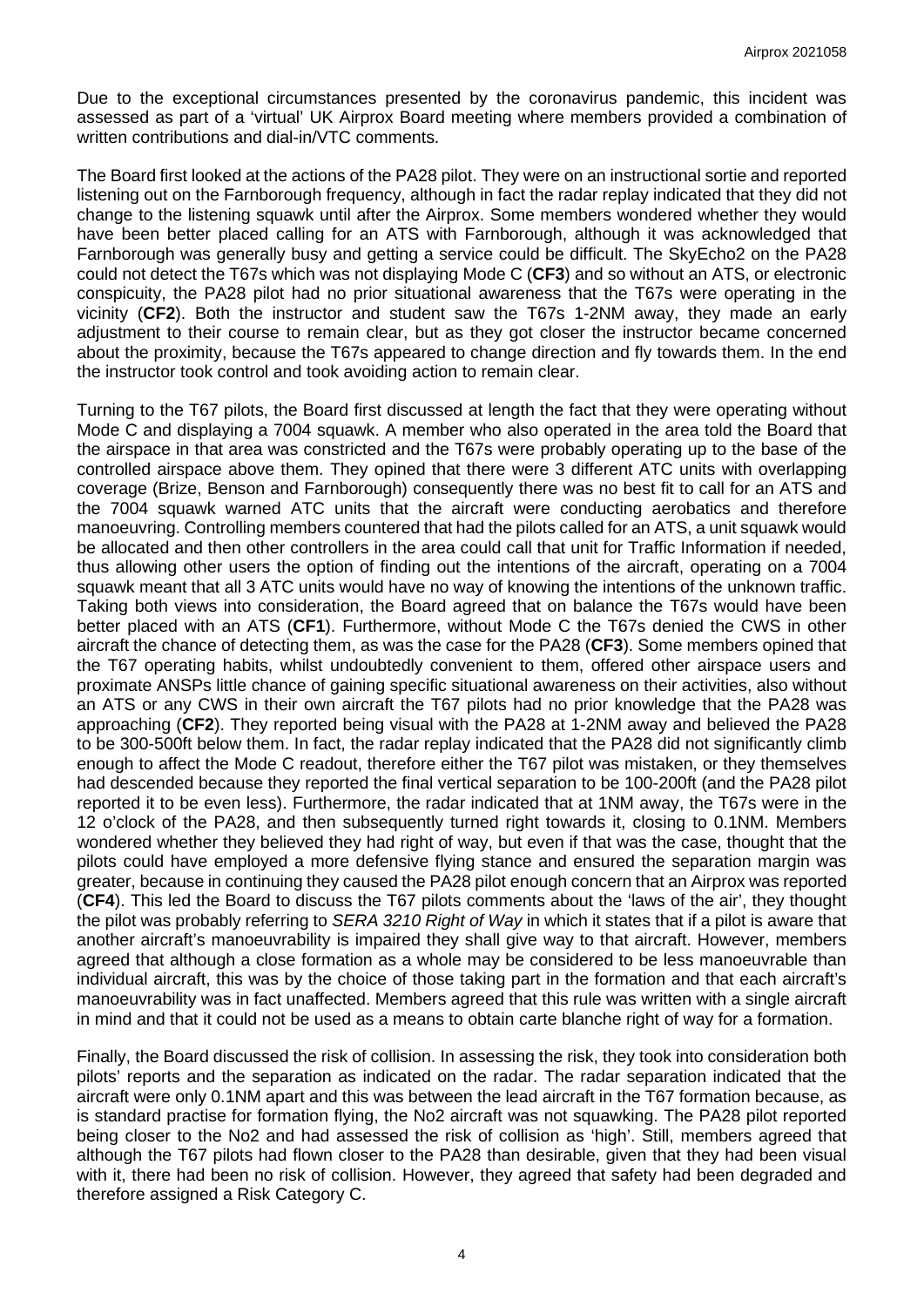# **PART C: ASSESSMENT OF CONTRIBUTORY FACTORS AND RISK**

## Contributory Factors:

|     | 2021058                                                        |                                                      |                                                                                                                                                          |                                                                                              |  |  |  |
|-----|----------------------------------------------------------------|------------------------------------------------------|----------------------------------------------------------------------------------------------------------------------------------------------------------|----------------------------------------------------------------------------------------------|--|--|--|
| CF. | <b>Factor</b>                                                  | <b>Description</b>                                   | <b>ECCAIRS Amplification</b>                                                                                                                             | <b>UKAB Amplification</b>                                                                    |  |  |  |
|     | <b>Flight Elements</b>                                         |                                                      |                                                                                                                                                          |                                                                                              |  |  |  |
|     | <b>• Tactical Planning and Execution</b>                       |                                                      |                                                                                                                                                          |                                                                                              |  |  |  |
| 1   | Human<br>Factors                                               | • Communications by Flight<br>Crew with ANS          | An event related to the<br>communications between the flight<br>crew and the air navigation service.                                                     | Pilot did not request appropriate ATS<br>service or communicate with<br>appropriate provider |  |  |  |
|     | • Situational Awareness of the Conflicting Aircraft and Action |                                                      |                                                                                                                                                          |                                                                                              |  |  |  |
| 2   | Contextual                                                     | • Situational Awareness and<br><b>Sensory Events</b> | Events involving a flight crew's<br>awareness and perception of<br>situations                                                                            | Pilot had no, late or only generic,<br><b>Situational Awareness</b>                          |  |  |  |
|     | • Electronic Warning System Operation and Compliance           |                                                      |                                                                                                                                                          |                                                                                              |  |  |  |
| 3   | Technical                                                      | • ACAS/TCAS System Failure                           | An event involving the system<br>which provides information to<br>determine aircraft position and is<br>primarily independent of ground<br>installations | Incompatible CWS equipment                                                                   |  |  |  |
|     | • See and Avoid                                                |                                                      |                                                                                                                                                          |                                                                                              |  |  |  |
| 4   | Human<br>Factors                                               | • Incorrect Action Selection                         | Events involving flight crew<br>performing or choosing the wrong<br>course of action                                                                     | Pilot flew close enough to cause<br>concern                                                  |  |  |  |

Degree of Risk: C.

#### Safety Barrier Assessment<sup>[5](#page-4-0)</sup>

In assessing the effectiveness of the safety barriers associated with this incident, the Board concluded that the key factors had been that:

### **Flight Elements**

**Tactical Planning and Execution** was assessed as **partially effective** because the T67 pilots did not request an ATS.

**Situational Awareness of the Conflicting Aircraft and Action** were assessed as **ineffective** because neither pilot had prior situational awareness that the other was operating in the area.

**Electronic Warning System Operation and Compliance** were assessed as **ineffective** because the SkyEcho2 could not detect the T67s.

**See and Avoid** were assessed as **partially effective** because the T67 pilot flew close enough to cause the PA28 pilot concern.

<span id="page-4-0"></span><sup>&</sup>lt;sup>5</sup> The UK Airprox Board scheme for assessing the Availability, Functionality and Effectiveness of safety barriers can be found on the [UKAB Website.](http://www.airproxboard.org.uk/Learn-more/Airprox-Barrier-Assessment/)